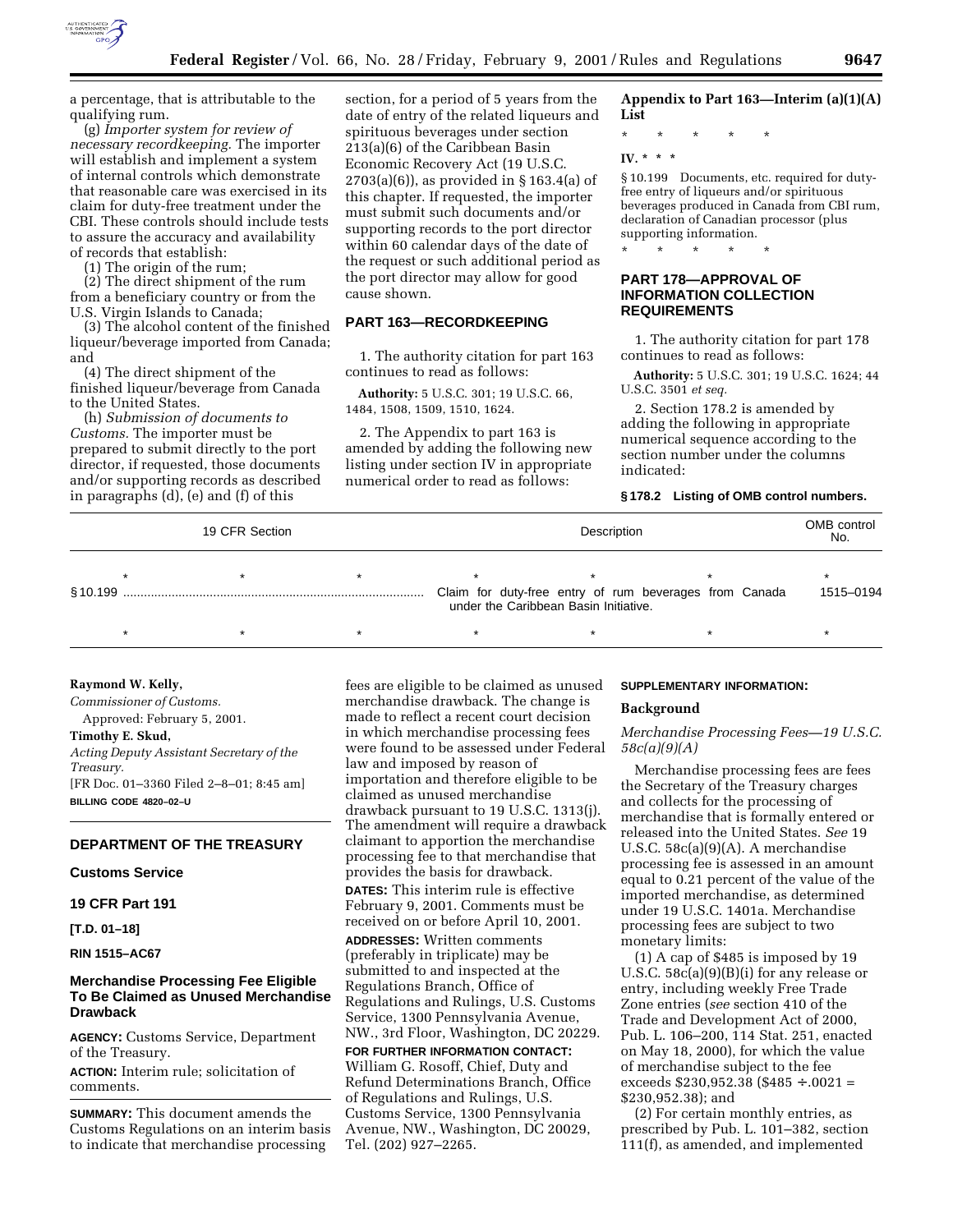by § 24.23(d) of the Customs Regulations (19 CFR 24.23(d)), the merchandise processing fee is limited to the lesser of the following:

(i) A cap of \$400 where the value of the merchandise subject to the fee exceeds \$190,476.19 (\$400 ÷ .0021 = \$190,476.19); or

(ii) The amount determined by applying the *ad valorem* rate under paragraph  $(b)(1)(i)(A)$  of § 24.23 to the total value of such daily importations.

#### *Drawback—19 U.S.C. 1313*

Section 313 of the Tariff Act of 1930, as amended (19 U.S.C. 1313), concerns drawback and refunds. Drawback is a refund of certain duties, taxes and fees paid by the importer of record and granted to a drawback claimant under specific conditions. There are several types of drawback. Section 1313(j) concerns drawback for ''unused merchandise,'' and provides, pursuant to specific conditions set forth therein, that a refund of 99 percent of each duty, tax, or fee ''imposed under Federal law because of [an article's] importation'' will be refunded as drawback.

## *Merchandise Processing Fees Eligible To Be Claimed as Unused Merchandise Drawback*

The issue of whether a merchandise processing fee is ''imposed under Federal law because of [an article's] importation,'' and therefore eligible to be claimed as unused merchandise drawback pursuant to the terms of section 1313(j), was recently examined by the Court of Appeals for the Federal Circuit in *Texport Oil* v. *United States,* 185 Fd. 3d 1291 (Fed. Cir. 1999). In that case, the court held that as merchandise processing fees are ''assessed under Federal law'' (pursuant to 19 U.S.C. 58c(a)(9)) and ''explicitly linked to import activities,'' they are imposed by reason of importation and therefore subject to unused merchandise drawback by application of the statute.

#### *Amendment to the Customs Regulations*

To implement the court's interpretation of 19 U.S.C. 1313(j), it is necessary to amend the Customs Regulations to provide that merchandise processing fees are now subject to unused merchandise drawback, and to add apportionment language. Apportionment language is necessary because in order for a drawback claimant to correctly calculate the amount of drawback due, the claimant must apportion the merchandise processing fee to that merchandise that provides the basis for unused merchandise drawback.

In this document, Customs is amending the regulations to reflect the holding in *Texport* and to provide examples of apportionment calculations. Amendments are made to §§ 191.2(u), 191.3, and 191.51 of the Customs Regulations. Section 191.3 is amended to reflect that a merchandise processing fee is now subject to unused merchandise drawback. Section 191.51 is amended to reflect how a claimant is to calculate the portion of a merchandise processing fee that is eligible to be claimed as unused merchandise drawback. A conforming change is made to § 191.2(u). A more detailed explanation of the amendments is set forth below.

## *19 CFR 191.3*

Section 191.3 of the Customs Regulations (19 CFR 191.3) identifies those duties and fees that are subject to, or ineligible for, drawback. Paragraph (a) of this section enumerates those duties that are subject to drawback. Paragraph (b) sets forth those duties and fees that are deemed ineligible for drawback. In paragraph (b)(2), merchandise processing fees are specifically identified as ineligible for drawback.

In view of the recent judicial interpretation of section 1313(j)(2) in which merchandise processing fees were deemed subject to unused merchandise drawback, §§ 191.3(a) and (b)(2) of the Customs Regulations are amended to reflect that determination. A new paragraph (a)(4) is added to provide that merchandise processing fees are eligible to be claimed as unused merchandise drawback. Paragraph (b)(2) is amended so as to provide that merchandise processing fees are ineligible for drawback except when unused merchandise drawback is claimed.

## *19 CFR 191.51*

Section 191.51(b) of the Customs Regulations requires a drawback claimant to correctly calculate the amount of drawback due when completing a drawback entry.

As stated above, the court's interpretation of 19 U.S.C. 1313(j) requires that a drawback claimant apportion a merchandise processing fee to that merchandise that provides the basis for unused merchandise drawback in order to correctly calculate the amount of drawback due.

In order for a drawback claimant to be able to ascertain what portion of a merchandise processing fee is eligible to be claimed as unused merchandise drawback, a four-step apportionment calculation is necessary. First, as with

any drawback claim where not all of the merchandise in a particular entry provides a basis for drawback, it is necessary for a claimant to calculate the value of each line item of entered merchandise subject to the fee, relative to the value of the entire entry subject to the fee. The resulting figure constitutes the ''relative value ratio''. Second, the relative value ratio for each line item is multiplied by the amount of merchandise processing fee paid in connection with the entry. The resulting figures represent the amount of merchandise processing fee attributable to each line item. Third, the amount of merchandise processing fee attributable to each line item that provides the basis for unused merchandise drawback is multiplied by 99 percent. The resulting figure represents that portion of the merchandise processing fee attributable to each line item that is eligible to be claimed as unused merchandise drawback, as per section 1313(j). Lastly, in order to calculate the amount of merchandise processing fee eligible for drawback per unit of merchandise, the amount of fee that is eligible to be claimed as unused merchandise drawback per line item is divided by the number of units covered by that line item.

As § 191.51(b) requires that a drawback claimant correctly calculate the amount of drawback due, and a claim for unused merchandise drawback for a merchandise processing fee will necessarily involve an apportionment calculation, this provision is amended to reflect that fact and to provide examples of the manner by which such apportionment calculations are to be made.

#### *19 CFR 191.2(u)*

Section 191.2(u) of the Customs Regulations (19 CFR 191.2(u)) sets forth the definition of the term ''relative value'' for purposes of part 191.

A drawback claimant is required to calculate the ''relative value ratio'' when determining what portion of a merchandise processing fee is eligible for unused merchandise drawback. *See* the amended text of § 191.51(b) of the Customs Regulations (19 CFR 191.51(b)), discussed below. As the term ''relative value ratio,'' as used in § 191.51(b), as amended, does not share the same meaning as the term ''relative value'' as set forth in § 191.2(u), and the two terms are similar enough to potentially cause confusion, § 191.2(u) is amended so as to exclude applicability to § 191.51(b).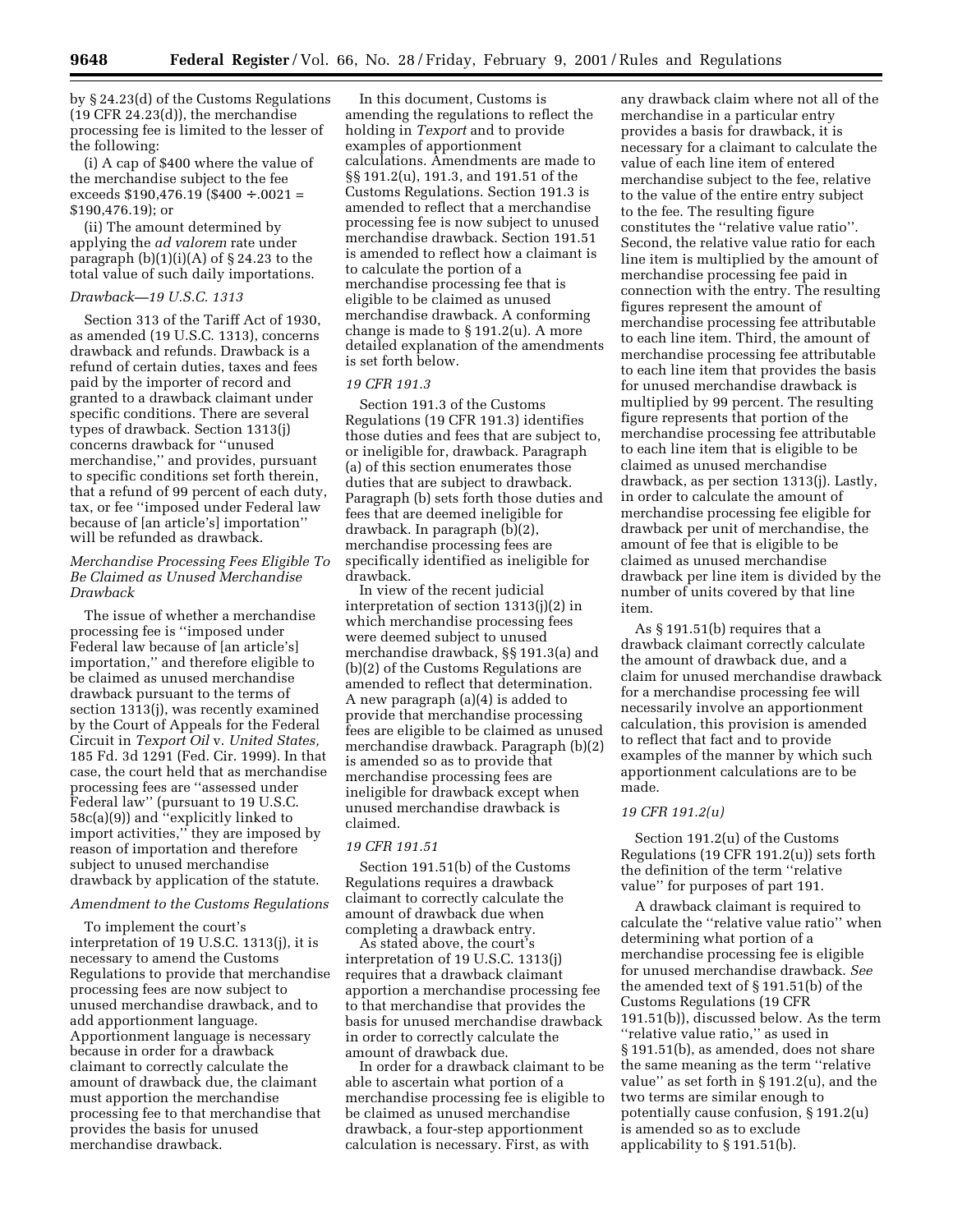## **Comments**

Before adopting this interim regulation as a final rule, consideration will be given to any written comments timely submitted to Customs, including comments on the clarity of this interim rule and how it may be made easier to understand. Comments submitted will be available for public inspection in accordance with the Freedom of Information Act (5 U.S.C. 552), § 1.4 of the Treasury Department Regulations (31 CFR 1.4), and § 103.11(b) of the Customs Regulations (19 CFR 103.11(b)), on regular business days between the hours of 9 a.m. and 4:30 p.m. at the Regulations Branch, Office of Regulations and Rulings, U.S. Customs Service, 1300 Pennsylvania Avenue, NW., 3rd Floor, Washington, DC.

## **Inapplicability of Prior Public Notice and Comment Procedures**

Pursuant to the provisions of 5 U.S.C. 553(b)(B), Customs has determined that prior public notice and comment procedures on this regulation are unnecessary and contrary to public interest. The regulatory changes conform the Customs Regulations to reflect a recent decision by the Court of Appeals for the Federal Circuit. In addition, the regulatory changes benefit the public by allowing merchandise processing fees to be claimed as unused merchandise drawback, and by providing specific information as to how a drawback claimant is to correctly calculate that portion of a merchandise processing fee that is eligible to be claimed as unused merchandise drawback. For these reasons, pursuant to the provisions of  $5 \text{ U.S.C. } 553\text{ (d)}(1)$ and (3), Customs finds that there is good cause for dispensing with a delayed effective date.

#### **Executive Order 12866**

This document does not meet the criteria for a ''significant regulatory action'' as specified in Executive Order 12866.

#### **Regulatory Flexibility Act**

Because no notice of proposed rulemaking is required for this rule, the provisions of the Regulatory Flexibility Act (5 U.S.C. 601 *et seq.*) do not apply.

#### **Drafting Information**

The principal author of this document was Suzanne Kingsbury, Regulations Branch, Office of Regulations and Rulings, U.S. Customs Service. However, personnel from other offices participated in its development.

## **List of Subjects**

*19 CFR Part 191*

Claims, Commerce, Customs duties and inspection, Drawback.

#### **Amendment to the Regulations**

For the reason stated above, part 191 of the Customs Regulations (19 CFR part 191), is amended as set forth below.

#### **PART 191—DRAWBACK**

1. The general authority citation for part 191 continues to read as follows:

**Authority:** 5 U.S.C. 301; 19 U.S.C. 66, 1202 (General Note 20, Harmonized Tariff Schedule of the United States), 1313, 1624. \* \* \* \* \*

2. Section 191.2(u) is amended by adding the words '', except for purposes of § 191.51(b),'' after the word ''means'' in the first sentence.

3. Section 191.3 is amended:

a. In paragraph (a), introductory text, by adding the words ''and fees'' after the word ''Duties'';

b. At the end of paragraph (a)(1)(ii), by adding the word ''and'' after the semicolon;

c. At the end of paragraph (a)(2), by removing the word ''and,'';

d. At the end of paragraph (a)(3), by removing the period and adding in its place ''; and'';

e. By adding a new paragraph (a)(4); and

f. By revising paragraph (b)(2). The addition and revision read as follows:

#### **§ 191.3 Duties and fees subject or not subject to drawback.**

 $(a) * * * *$ 

(4) Merchandise processing fees (see § 24.23 of this chapter) for unused merchandise drawback pursuant to 19 U.S.C. 1313(j).

(b)  $* * * *$ 

(2) Merchandise processing fees (see § 24.23 of this chapter), except where unused merchandise drawback is claimed; and

\* \* \* \* \* 4. Section 191.51(b) is amended by redesignating the existing text as paragraph (b)(1), adding a heading to newly redesignated paragraph (b)(1), and adding a new paragraph (b)(2) to read as follows:

#### **§ 191.51 Completion of drawback claims.**  $\star$   $\star$   $\star$

(b) *Drawback due.*—(1) *Claimant required to calculate drawback.* \*

(2) *Merchandise processing fee apportionment calculation.* Where a drawback claimant seeks unused merchandise drawback pursuant to 19 U.S.C. 1313(j) for a merchandise processing fee paid pursuant to 19 U.S.C. 58c(a)(9)(A), the claimant is required to correctly apportion the fee to that merchandise that provides the basis for drawback when calculating the amount of drawback requested on the drawback entry. This is determined as follows:

(i) *Relative value ratio for each line item.* The value of each line item of entered merchandise subject to a merchandise processing fee is calculated (to four decimal places) by dividing the value of the line item subject to the fee by the total value of entered merchandise subject to the fee. The resulting value forms the relative value ratio.

(ii) *Merchandise processing fee apportioned to each line item.* To apportion the merchandise processing fee to each line item, the relative value ratio for each line item is multiplied by the merchandise processing fee paid.

(iii) *Amount of merchandise processing fee eligible for drawback per line item.* The amount of merchandise processing fee apportioned to each line item is multiplied by 99 percent to calculate that portion of the fee attributable to each line item that is eligible for drawback.

(iv) *Amount of merchandise processing fee eligible for drawback per unit of merchandise.* To calculate the amount of a merchandise processing fee eligible for drawback per unit of merchandise, the line item amount that is eligible for drawback is divided by the number of units covered by that line item (to two decimal places).

## *Example 1*

Line item 1—5,000 articles valued at \$10 each total \$50,000

Line item 2—6,000 articles valued at \$15 each total \$90,000

Line item 3—10,000 articles valued at \$20 each total \$200,000

Total units  $= 21,000$ 

Total value = \$340,000

Merchandise processing fee = \$485 (for purposes of this example, the fee cap of \$485, as per 19 U.S.C.

58c(a)(9)(B)(i), is applicable) *Line item relative value ratios.* The

relative value ratio for line item 1 is calculated by dividing the value of that line item by the total value (\$50,000 ÷ 340,000 = .1470). The relative value ratio for line item 2 is .2647. The relative value ratio for line item 3 is .5882.

*Merchandise processing fee apportioned to each line item.* The amount of fee attributable to each line item is calculated by multiplying \$485 by the applicable relative value ratio.